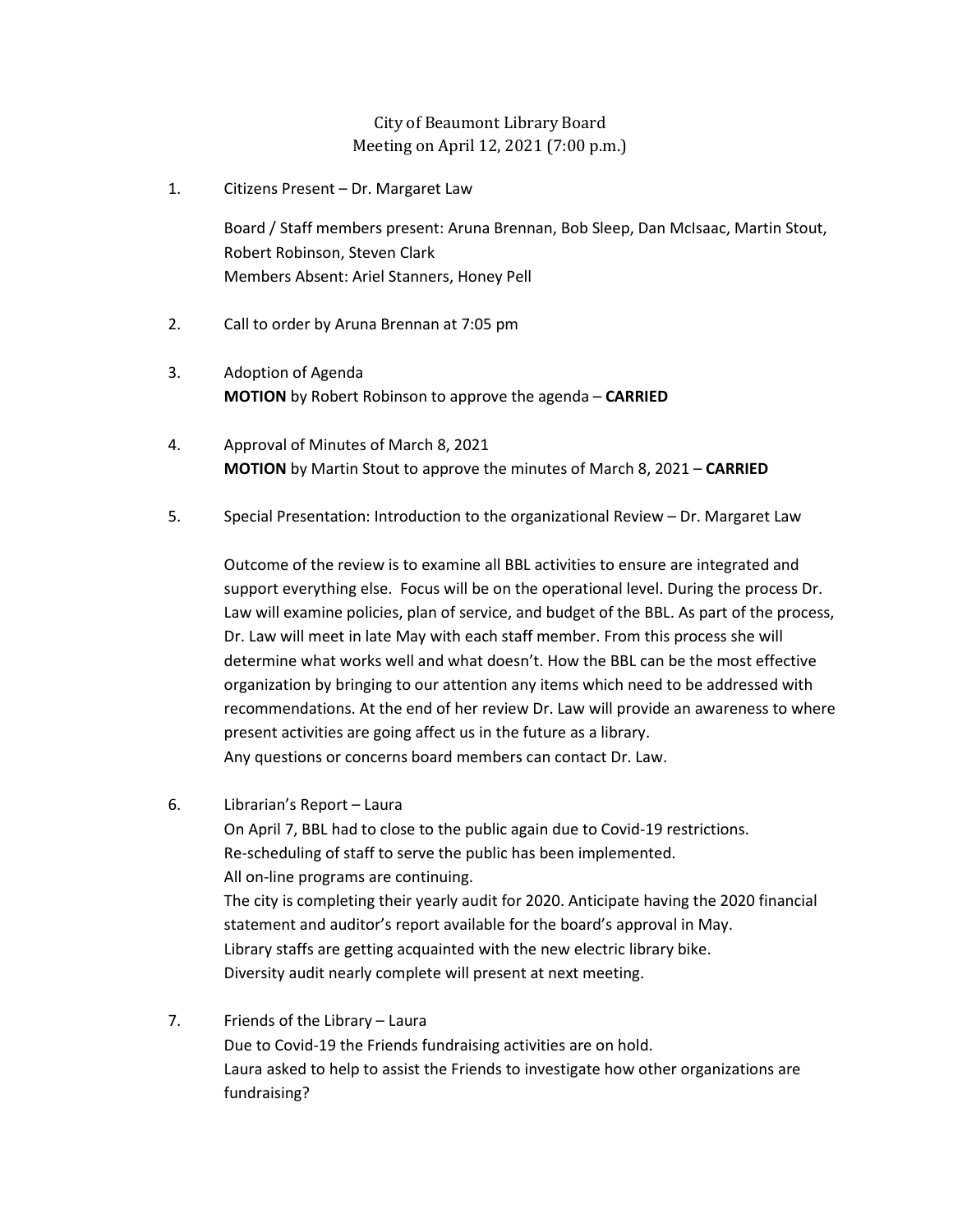8. YRL Rob Robinson

YRL Board met on the 15<sup>th</sup> of March.

Plan of service for 2020 completed. Conference to be held Friday Sept 22 to Sunday September 24<sup>th</sup> Theme this year is "Stronger Together" Review of the ALTA Board is completed by Dr. Law and will become public soon

- 8. Unfinished Business
	- a) Laura brought the board up-to-date why the previous RFP did not get awarded. Laura consulted with the City and its lawyers to provide advice where to proceed. Decision was made to shut down the present RFP. Laura is to contact all participants about our decision.
- 9. New Business
	- a) Laura presented the new RFP update. New RFP is to be issued with the construction documents to be left out and CIQS included in the document. Paul Suter from the City will assist us in the RFP. In Camera 7:34 motioned by Aruna Out of Camera 7:40 motioned by Rob Laura is to send to the Board the new charter after meeting with the City before proceeding with the new RFP.
	- b) Casual Wage Merit Increase Proposal After discussion the issue the following around providing part time staff with merit increases due to excellent performance. Laura and Dr. Law will evaluate the introduction of a salary grid or other mechanism for merit-based rewards for casual staff in future years. **MOTION** by Martin Stout Recommend giving all casual staff a merit increase of 3% and COLA in 2021. **CARRIED**
- 9.0 Correspondence No correspondence